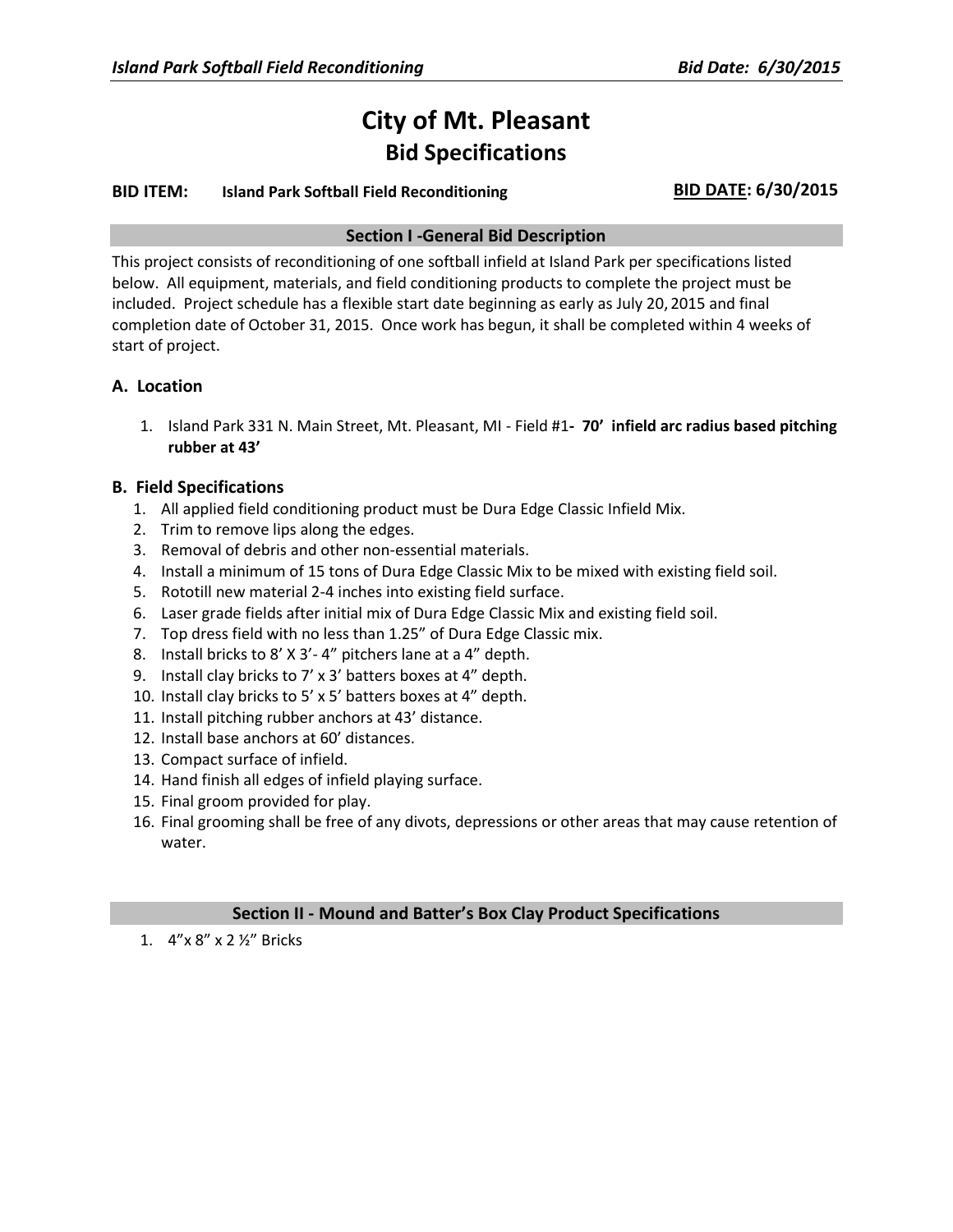#### **Section III – Bid Alternate – Horizon Park**

Provide Costs for field improvement using stone dust or like material only as outlined below:

## **C. Location**

1. Horizon Park 1535 Sweeney St, Mt. Pleasant, MI - 1 Field – **55' infield arc radius based off pitching rubber at 50'.**

## **D. Field Specifications**

- 1. Expand infield from current 55' arc radius to 70' arc radius based on 50' pitching rubber.
	- a. Remove sod and subsoil in expansion area at a maximum depth of 4".
	- b. Fill and compact with stone dust or like material
- 2. Survey and measure to provide accurate project estimate of adding 1.25" of stone dust or like material to infield.
- 3. Add new material to infield.
- 4. Rototill new material 2-4" into existing field surface.
- 5. Laser grade infield.
- 6. Install pitching rubber anchors at 50' and 43' distance.
- 7. Install base anchors at 60' and 70' distance.
- 8. Compact surface of infield.
- 9. Hand finish all edges of infield playing surface.
- 10. Final groom provided for play.
- 11. Final groom shall be free of any divots, depressions or other areas that may cause retention of water.



#### **Section IV - Installation – Contractor Qualifications**

- 1. Installer of product shall provide a minimum of 4 documented successful installations of projects that are similar and use similar material.
- 2. Installer must have documented experience in laser grading skinned softball infields.
- 3. Installer shall provide a minimum of 3 reference contacts complete with phone number and email for investigation and verification.
- 4. Installer must have experience using all hardware and equipment needed to complete project per specifications.